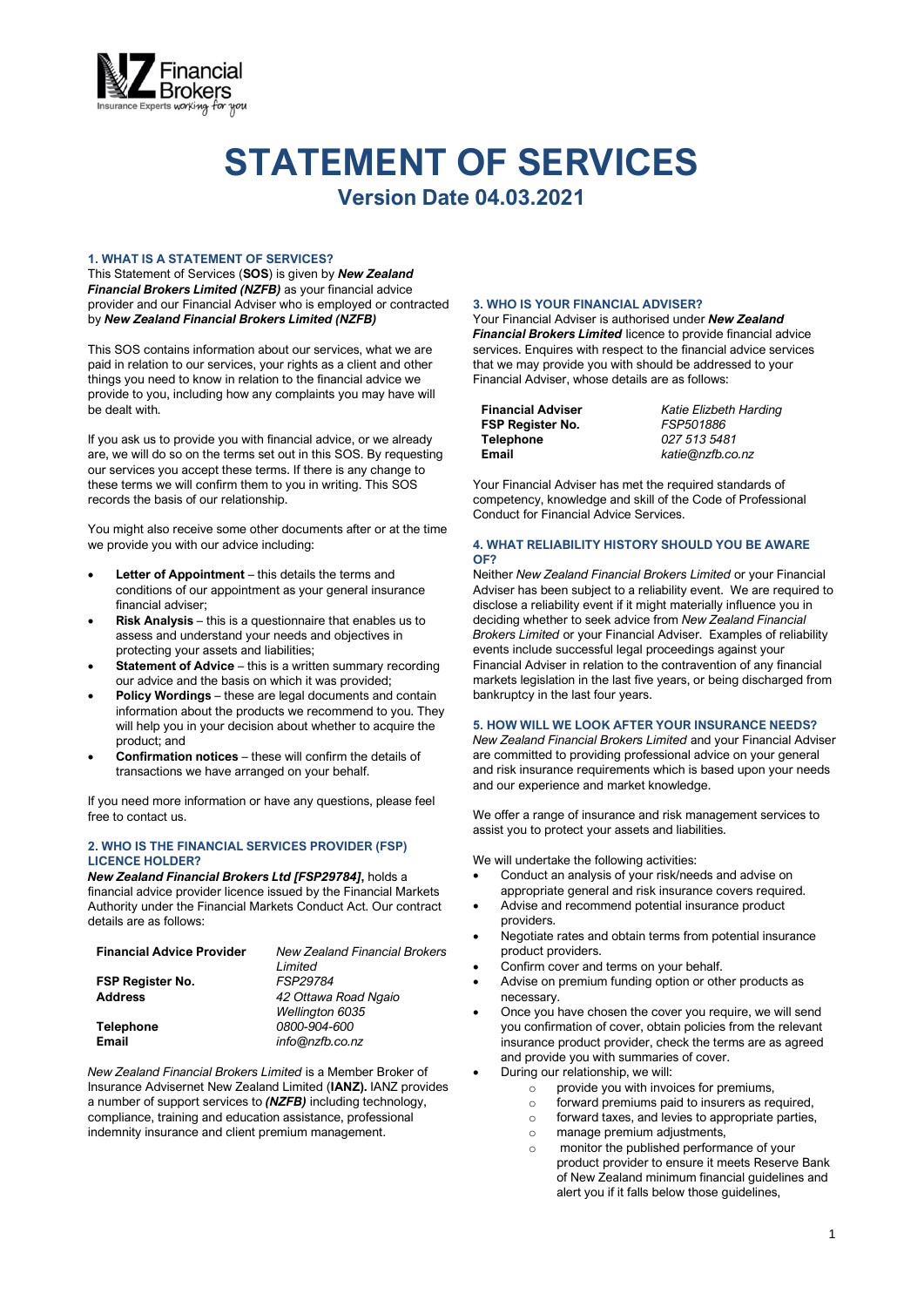o assist with claim lodgement and provide claim advocacy.

Your Financial Adviser is able to provide regulated financial advice dealing in a wide range of general insurance products.

To enable us to provide advice which is appropriate to your circumstances, we will need you to provide us with information about the risk(s) to be insured to ensure we correctly evaluate your situation, needs and objectives. You should also tell us about any relevant changes as they occur.

If you are unable, or choose not to provide some information to us, our review will be incomplete and may not take into account all of your needs or circumstances. We may still give you advice but will provide you with the details and limitations of that advice or in some cases we may also decide that it is not appropriate to give you advice without further information. You will need to assess the appropriateness of our advice, if given, to your needs before acting on it.

#### **6. WHAT OTHER SERVICES DOES YOUR FINANCIAL ADVISER OFFER?**

At your request your Financial Adviser can offer you the following additional services:

- Monthly payment options for your insurance policies.
- Advice on indemnity and insurance provisions in your commercial contracts.
- Arrangement of an independent review of your Business Interruption sums insured and indemnity period from an external expert.
- Assistance with a bespoke Business Continuity Plan for your business.
- Provision of an independent risk engineering and management report.
- Commercial and residential valuations from an external expert.

A number of these services fall outside of our core services and may be subject to the agreement of additional remuneration between us or direct with the relevant outside services provider. We will advise you of any cost you will incur prior to you authorising any work be completed on your behalf.

## **7. YOUR OBLIGATIONS**

#### **Payment**

Prompt payment of premiums, taxes and levies (if applicable) on receipt of our invoice (unless arranged otherwise).

You will indemnify us against any liability we may incur regarding payment of Fire and Emergency NZ levies payable when policies are placed with overseas insurers.

## **Information**

You are solely responsible for the accuracy of any information provided by you to us and to your insurance product provider. Inadequate or incorrect information provided intentionally or in error could result in the impairment or voiding of your insurance cover.

We take no liability for the accuracy or completeness of any information that you provide for the placement or provision of general insurance on your behalf, or incomplete or inaccurate information.

Please let us know if you have any concerns regarding the information you are providing or the level of insurance cover you are requesting.

You are required to:

- Fully disclose any material information to us and your insurance provider. Disclosure in the context includes every matter that you know or could reasonably be expected to know that is relevant to the insurer's decision to accept the risk and, if so, on what terms.
- Set adequate sums insured and liability limits of cover.
- Advise us if you have any questions or concerns regarding the information you are providing for insurance purposes.

## **8. WHAT FEES AND COMMISSIONS ARE PAYABLE FOR SERVICES?**

You are entitled to know how and what we will charge for our services and what other benefits we receive.

When you take out, alter or cancel insurance cover following our advice, NZFB may charge you an Adviser Service Fee plus GST and charges. IANZ may also charge an administration fee for processing insurance premiums. **NZFB** may also receive a commission from the Insurance Company of between 5% and 25% of the premium. These fees and commissions will be clearly noted on your premium summary and invoice.

For risk products **NZFB** may also receive a commission from the Insurance Company of between 4% and 210% of the premium. NZFB may pay your Financial Adviser a salary, plus bonuses and other incentives.

If we refer you to a premium funder with whom you enter into a premium funding arrangement, **NZFB** may receive a commission of between 0% and 3% of the amount you borrow.

## **9. CONFLICTS OF INTEREST AND INCENTIVES**

**NZFB** may pay your Financial Adviser a salary, plus bonuses and other incentives. **NZFB** and your Financial Adviser may receive indirect benefits from insurers and premium funders such as business lunches, tickets to sporting and/or cultural events or corporate promotional merchandise.

We recognise that the above commissions and incentives may create conflicts of interests for **NZFB** and your Financial Adviser. There may also be conflicts of interest between different clients of **NZFB***.*

To manage these conflicts we follow an advice process that ensures our recommendations are made based on your financial goals and circumstances. Your Financial Adviser undergoes specialist training in how to manage conflicts of interest. *NZFB* undertakes compliance audits of your Financial Adviser and we also annually audits our conflicts of interest compliance framework.

We may, however, choose to rebate all or some of the commissions we receive and charge you a fee based on the nature of the service we provide which we will agree with you.

#### **10. WHAT ARE OUR TERMS OF PAYMENT? Invoices**

We will invoice you for the premium, statutory and similar charges (eg EQC, FENZ levy, etc) and any fees we charge for arranging, altering or cancelling your insurances.

You must pay us within the date specified on the invoice or, in the case of a renewal, before the expiry date of the contract of insurance.

If you do not pay the premium on time, the insurer may cancel the contract of insurance and you will not be insured. The insurer may also charge a short term penalty premium for the time on risk.

Premium funding enables you to pay your premiums and statutory and other charges by instalments. We can facilitate the payment by monthly instalment from a company that provides premium funding.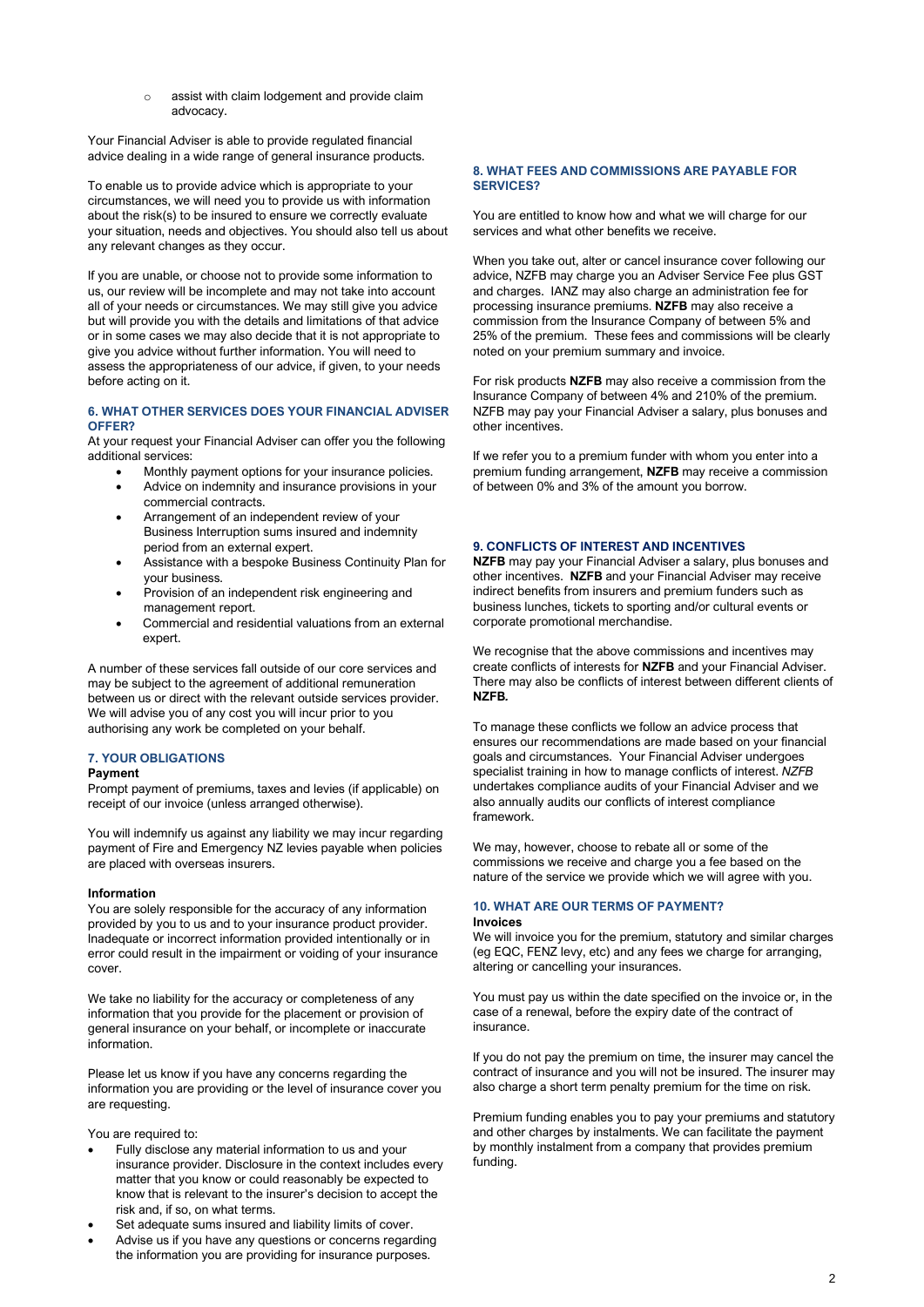## **11. GENERAL INFORMATION**

## **Professional Indemnity Insurance – General Insurance**

NZFB and its financial advisers are covered under a group professional indemnity insurance policy arranged by IANZ, for the amount of NZ\$100m

The insurance (subject to its terms and conditions) covers errors and omissions arising from advice provided by *NZFB* through its financial advisers.

If you require further information regarding our Professional Indemnity insurance please contact our office.

#### **Professional Indemnity Insurance – Risk Insurance**

**NZFB** and its financial advisers are covered under a group professional indemnity insurance policy arranged by AON, for the amount of NZ\$5,000,000 and \$15,000,000 in the aggregate

The insurance (subject to its terms and conditions) covers errors and omissions arising from advice provided by *NZFB* through its financial advisers.

If you require further information regarding our Professional Indemnity insurance please contact our office

#### **Term and Termination**

Our services may be terminated by you or *NZFB* with one month's notice in writing to the other party.

If you decide to terminate our services we will be entitled to retain all commissions and fees for any policies of insurance that we have arranged on your behalf. In the event that any insurance premiums are outstanding at the time of termination you must pay us these amounts as part of the termination arrangements.

We will provide all reasonable assistance and cooperation after such notice of termination.

We may continue to answer queries and provide assistance after this period if requested by you, however we reserve the right to charge scaled fees for the provision of such services.

#### **Trust Account for Client Funds**

IANZ operates a trust account for the collection of client general insurance premiums and the onward payment of insurance premiums to insurers. The trust account is audited at least annually by a qualified auditor not affiliated with IANZ.

#### **12. IBANZ AND THE CODE OF PROFESSIONAL CONDUCT**

*NZFB* is a member of the Insurance Brokers Association of New Zealand (IBANZ) and are bound by the IBANZ Code of Professional Conduct.

The Code sets out standards for financial advisers to follow when dealing with clients including requirements to inform clients of remuneration arrangements and any conflict of interest.

A copy of the Code is available in the consumer advice section of our website www. [nzfb.co.nz](http://www.insuranceadviser.co.nz/)

#### **13. WHO DO I CONTACT WITH ANY COMPLAINTS AND/OR DISPUTES?**

If you are not fully satisfied with our services or wish to make a complaint, please speak to your Financial Adviser in the first instance. If your complaint is not resolved to your satisfaction or you do not want to speak with your Financial Adviser, you may contact *NZFB* directly as follows:

Complaints Officer *New Zealand Financial Brokers* **Ltd** 42 Ottawa Road Ngaio, Wellington 6035 Phone: 04 385 8448 Email info@nzfb.co.nz

We will endeavour to resolve your problem openly and fairly and within a timely manner.

If you are unable to resolve your complaint with *NZFB*, you may refer it to Financial Services Complaints Limited (**FSCL**), of which *NZFB* is a member. FSCL is an approved independent dispute resolution scheme which handles complaints against financial service providers, including insurance brokers. FSCL is free to consumers and its decisions are binding on *NZFB* (but not on you). Further information about FSCL is available from *NZFB* and/or from www.fscl.org.nz . You may contact FSCL directly on 0800 347 257.

In some circumstances a dispute may arise between you and the insurer. In such circumstances *NZFB* will assist you with details of the insurer's Internal Dispute Resolution process and, if the dispute remains unresolved, access to the Insurer disputes resolution scheme. If the dispute proceeds, you should obtain legal advice from a qualified lawyer.